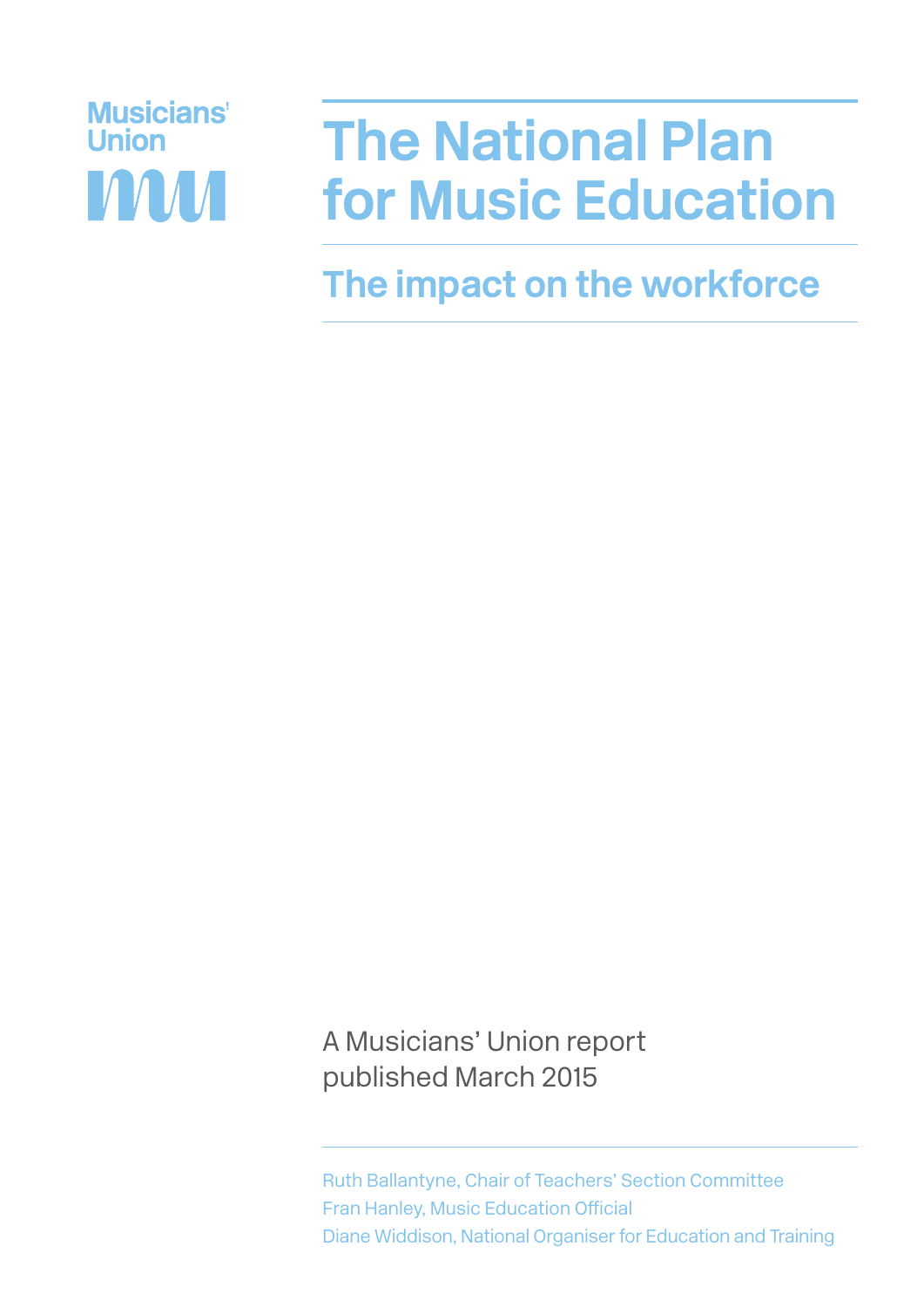**In February 2014 the Musicians' Union (MU) published** *'Music Education Hubs – the real picture so far'***, which described the impact of the change from Music Services to a Hub structure on the workforce. The report summarised information collected by the MU since the inception of the Hubs in 2012 and noted detrimental changes in working conditions for teachers as well as concerns over equal access for pupils to music education.** 

Now, three years on from the launch of National Plan for Music Education, and with a General Election imminent, it is timely to reflect on the effect central and local policies have had on music education in England. Is the National Plan fulfilling its ambitions to end the postcode lottery for children in music education? What price are instrumental teachers paying for funding cuts and what needs to happen next to safeguard our Music Services and Music Education in England?

Firstly we do acknowledge the investment that has been made by the current Government into Music Education in England. Secondly we acknowledge some Hubs are endeavoring to do their best to support the workforce whilst still having to make very difficult decisions and there are really good examples of Hubs working hard to improve the offer to children and young people in their area. However, these are balanced out with consistent messages we get from MU members that the situation for instrumental teachers is unfortunately getting worse. Therefore after three years of implementing the National Plan we feel it is important to reflect and assess what is actually happening within Music Services and with the teachers who deliver the work.

The MU is well placed to report the impact on instrumental teachers of the Hub concept. Since 2012 we have been involved with consultations involving many Music Services, often representing members facing redundancy, and we have worked closely with the NUT and other unions to try and minimize the cost to teachers by challenging proposals to cut or reduce funding both locally and nationally. We have reported on teacher led start ups, including Milton Keynes and Cornwall, where the MU has played an important role supporting teachers wishing to avoid being

set in competition with each other and we have continued to advise and negotiate to ensure our members are able to continue their careers as instrumental teachers. Our MU Hub Rep scheme now has over 50 Hubs covered across England and it is these members who regularly report accounts of developments within their Hubs therefore providing us with a realistic picture of the generally worsening conditions which are being imposed on the workforce. The body of evidence the MU has collated stands in stark contrast to the skewed picture that selected data collection by the Arts Council offers.

The loss of appropriate and professionally recognised employment conditions for instrumental teachers is tangible and has implications. The imposition on highly qualified teachers of reduced pay along with worsened contractual arrangements and insecurity is now significantly affecting the current workforce. Unfortunately as long as music making is still seen to be happening within schools then the reality is that the decision makers seem to be simply not interested in the working conditions of those teachers delivering the work.

In the new landscape of Arts Council funding where Music Hubs are perversely more dependent than ever on central Government funding, it is understandable that criticism is rare from those involved. Music Hub leaders are challenged by the effort of delivering the National Plan whilst juggling impossible budgets and therefore, in the main, do not look closely at the resulting collapse in what was once a professional field of work.

The resulting silence about the scale of the destruction of music education in England is both dishonest and dangerously misleading. Although, as noted, the Government has invested a significant amount of money into implementing the National Plan we feel it is inaccurate for those involved in music education to infer that everything is going well and that the current level of funding is sufficient to deliver its aspirations comprehensively across the country. In fact we do not know what it really costs to deliver the National Plan because the 123 Hubs still operate in very different ways, paying their instrumental teachers widely different rates of pay and passing on a variety of charges to both parents and schools.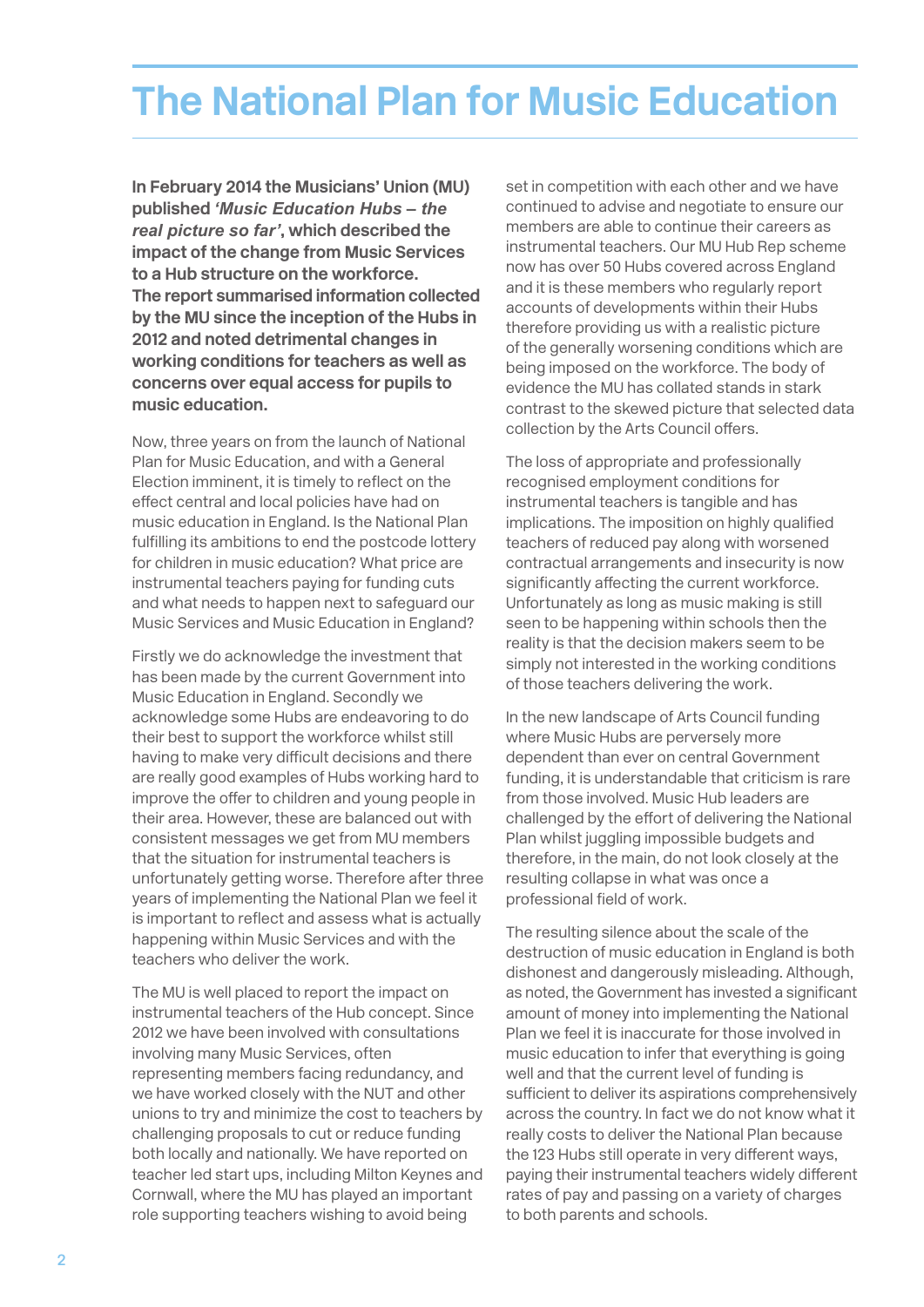And what of the Music Education postcode lottery the National Plan sought to end? Reports from our members around the country tell us that it is possibly just as bad if not worse. It is not the intention of this report to unpick the efforts by different Hubs to deliver to all children, and of course, more recently to offer advice and curriculum support to schools as well. However we can reliably say that the quality of first access tuition is highly variable. What Music Hubs consider acceptable, in terms of instruments offered, length of sessions, experience and training of those teaching; how many sessions are offered and at what age children learn, combine to create a level of variability that undermines any real possibility that the postcode lottery has been addressed successfully.

#### **Financial cuts arising from Local and National policies**

Where once Local Authorities funded their Music Services and Government funding (Music Standards Fund) was regarded as a top up in areas where, for political reasons, local funding was absent or low, the situation is now almost entirely reversed. Heads of Music Services (de facto Hub Leaders) have widely reported that with the advent of the National Plan and the confirmation of three year Government funding, their Local Authorities increasingly see no need to provide Music Services with continued local funding. So a stream of central funding, which originally began as a stop gap, has now become the main source of public funding resulting in Music Services being more vulnerable than ever to policy change.

The rebalancing of funding for Music Hubs on a per head basis has resulted in cuts of up to 50% for Music Services not previously supported by Local Authorities. For other areas more reliant on Local Authority investment, the impact has been greater still with some areas losing up to 70% of their income and of course cuts on this scale inevitably lead to job losses. We see Music Services who lose Local Authority funding being forced into making teaching posts redundant whilst also discontinuing the use of Qualified Teacher Status (QTS) pay and conditions. Music Service restructures vary but one thing is always certain - that teachers' terms and conditions are reduced, often along with rates of pay, and increasingly teachers are contracted as self employed freelance teachers, put on zero hours contracts on instructor or unqualified teachers pay scales or simply left to find work independently. Our members report that this can result in them losing up to half of their previous income, which of course makes their career choice unsustainable, yet we often see in these restructures the management team being protected from both job losses and pay cuts.

The consequence of these changes is that instrumental teaching is being downgraded and the professionalism of the workforce undermined. What has always been a neglected and overlooked profession, which suffered disproportionately from isolation, is now deeply fragmented, underpaid, casualised and in the spirit of the times, increasingly working in competition with one another.

It is difficult to be precise on the number of jobs lost since the last time the then Music Service umbrella body, The Federation of Music Services (now Music Mark) stated that there was a workforce of approximately 12,000 instrumental teachers in 2009. Although this included both full and part time roles it nevertheless showed that teaching for Music Services represented a significant proportion of work for musicians who teach. Between 2012 and 2015 the MU has represented members facing redundancy in over 70 music services and even with a conservative estimate we believe that between a quarter and a third of the workforce have lost their jobs.

During the summer of 2014 the MU participated in three National meetings with Music Hub Leaders as part of a series of Music Education Council events. Some Hub leaders expressed great concern over losing professionally trained and experienced teachers as well as reporting that they were reluctant in investing time and money training young recently graduated teachers only to see them leave after two or three years, disillusioned by the poor pay and limited opportunities for career progression.

This mirrors what our members are telling us in that it is becoming increasingly difficult to sustain an income as an instrumental teacher working for a Music Service. We see experienced teachers leaving the profession to work privately or outside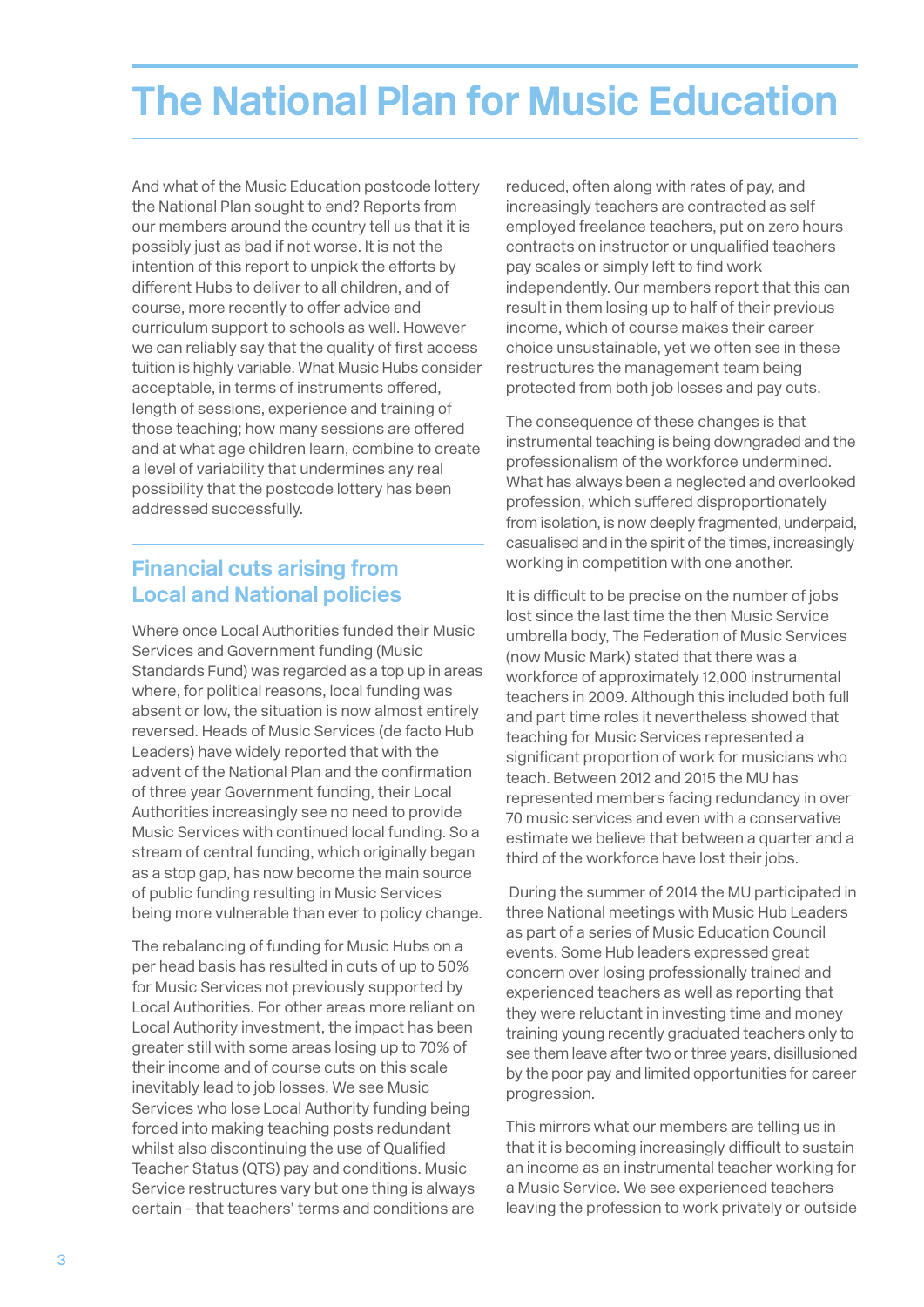of the Hub only to be replaced by a less skilled workforce. There is no incentive for Hubs to invest in a worker whose loyalty to the organisation is by definition limited and similarly there is no incentive for experienced teachers who can generate independent work to work for a third party where pay has collapsed and the security of employed work is becoming less likely. Thus, the demise of Music Services continues as experienced teachers leave.

#### **Shifting priorities**

The MU has noted the tendency for Music Services to reorganise their work around the priorities of the National Plan for Music Education. Given their diminished resources, Music Services are increasingly ridding themselves of instrumental teachers and then retaining just a small core of 'employed' music teachers whose role is to deliver the 'first access programme' otherwise known as Wider Opportunities.

Issues we see arise from this trend are:

- Insuperable pressure on the remaining teachers to deliver wider opportunities across an area.
- Loss of the skills of experienced tutors
- Less staff loyalty
- Successful progression routes being diminished.
- Lower hourly pay attracting less qualified or lower caliber freelance tutors.
- Loss of teaching team making it hard to maintain levels of service regarding quality.

Music Hub Leaders, attempting to reconcile their new workforce of independent contractors and casualised workers with the reality of what the work involves are increasingly trying to exercise control which is not proportional.

We see Music Hubs expecting self-employed instrumental teachers to adopt School/Hub/Music Service policies and accept the hours and rates offered with no provision for preparation and administration. These teachers are regularly expected to provide their own insurances and DBS checks as well as pension/holiday/paternity/ sickness provision yet rates for those transferring from employed to self-employed status are often the same or less. Music Hubs, anxious that providing payments for the self employed to attend Continuing Professional Development (CPD) will result in employment status claims, are beginning to expect teachers to attend training at their own expense in order to keep work. This situation can also be found with whole class teaching of instruments (Wider Opportunities or First Access) where we frequently hear from young or inexperienced teachers who are obliged to take on the work with little or no training or support and who subsequently struggle with the delivery therefore becoming quickly disillusioned with Music Service work.

These dilemmas expose the myth that teaching can be safely subcontracted. Music Service provision is already bedeviled with issues over communication. The classic issue of whether a teacher is paid or not when they turn up expecting to teach, only to find the school has not told them the children are unavailable due to exams, sports day etc is now weighted even more firmly against the teacher who has limited recourse in these situations. Such disputes erode good will, that intangible yet essential ingredient to successful provision. Morale amongst instrumental teachers working for many Music Services is extremely low as we see unrealistic attempts to control teachers working in very challenging circumstances whilst giving them none of the benefits and security of employed work.

Examples of such control include unrealistic expectations of the activities of independent teachers and worryingly, their students. We have come across Local Authorities publishing lists of 'licensed' or 'accredited' teachers with no information being available for 'non' accredited teachers on how to access the scheme. We have also seen instances where only children learning with 'licensed' teachers are able to access discounted instrument hire or access to the Assisted Purchase Scheme therefore excluding some of their pupils who are legitimately entitled.

Another worrying trend is the introduction of schemes to observe instrumental teachers where a judgment is made as to whether their teaching is of a suitable quality or not. We have many concerns about the fairness and practical application of such schemes and although we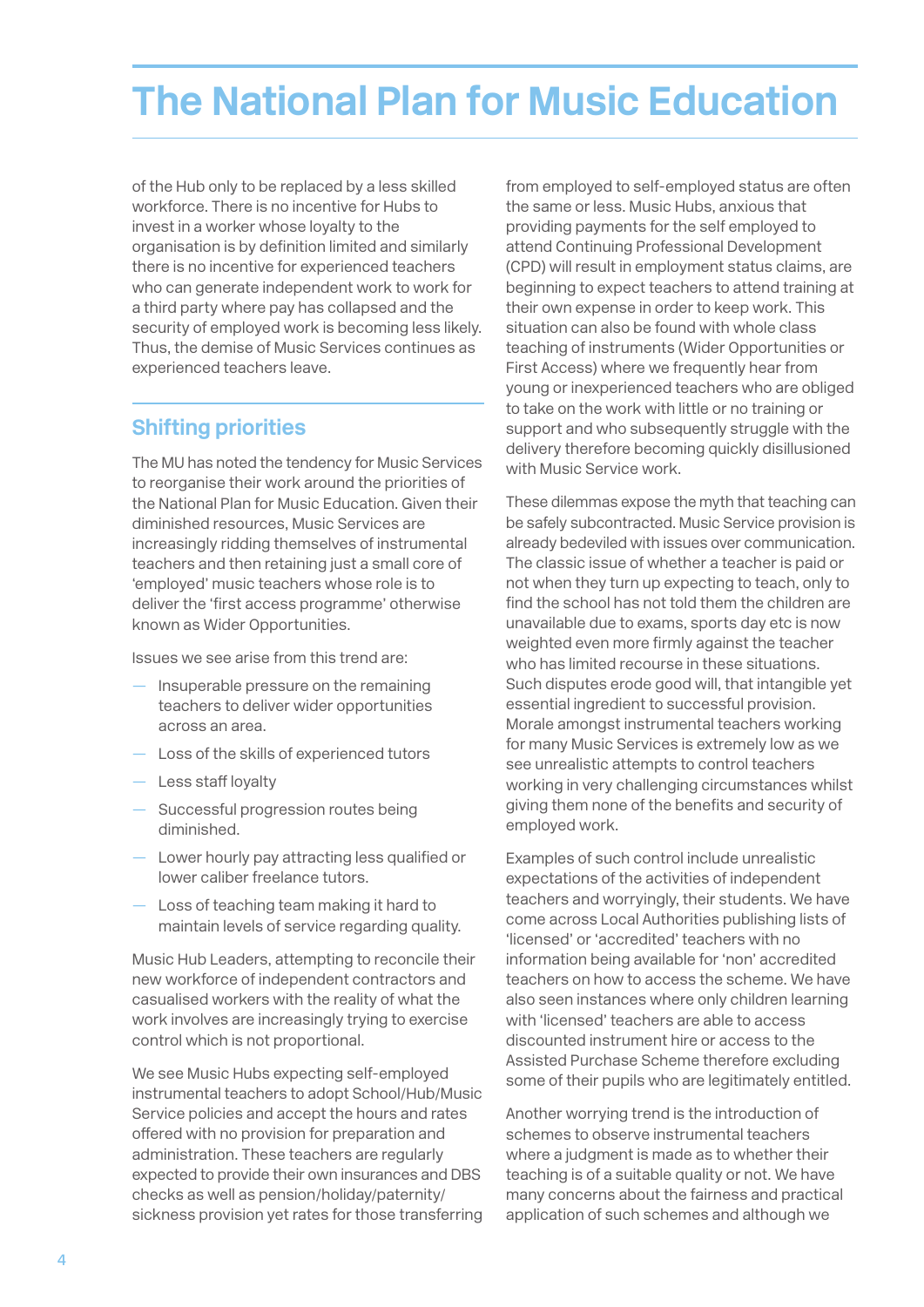can understand the aspiration of quality control by the Music Hub we continue to make a stand about the introduction of such spurious schemes imposed on teachers who are often self-employed with no connection to the Music Service. Although most Music Hubs do not charge for these schemes we have already seen instances of the proposal of introduction of fees for the teacher resulting in the passing of the cost of quality assurance on to teachers.

These examples illustrate how some Music Hubs are passing both responsibility and liability to the teachers, many of whom derive no benefits from working for the Hub. Children and young people deserve teachers who are well trained, motivated, resourced and treated with the professional respect that they deserve and we sympathise with those teachers who feel aggrieved by the changes to their status yet are still expected to behave like they still have all the benefits of employment.

It is the belief of the MU that there is an urgent need for these issues which are adversely affecting the workforce to be addressed. Work needs to be done to establish a pay scale that reflects the skills required and the demands made on teachers as well as encouraging professional development by rewarding teachers appropriately for the responsibilities placed on them. This will not only provide a fair and consistent structure for the profession but also allow a much more accurate provision for funding based not only on the financial outlay but also the skills and roles covered. Furthermore it will facilitate the development and experience of staff within those roles and in turn provide a more stable and professional workforce.

There also needs to be an open and honest discussion to look at different models of Music Service which ensure the continuation of an organised workforce, such as co-operatives, which can be a viable alternative to the current system which is unsustainable in its present form.

If issues to do with the workforce are not addressed the variability which drove the creation of the National Plan in the first place will simply become more widespread. There are many talented and experienced teachers leaving music services to work privately or even leaving the profession entirely and if we are to continue

to enhance and encourage the next generation of young people through music we need to ensure there is a skilled and professional workforce to deliver it.

In conclusion the MU recommends an exploration of the following:

- **A pay scale for instrumental teachers** based on skills, role and experience which is suitable for national adoption.
- **Different models considered for Music Services** which allows the continuation of an organised workforce.
- **A commitment from Government** that funding for the expected Music Education provision is fit for purpose and is based on what is needed to ensure the remuneration of a professionally trained workforce.